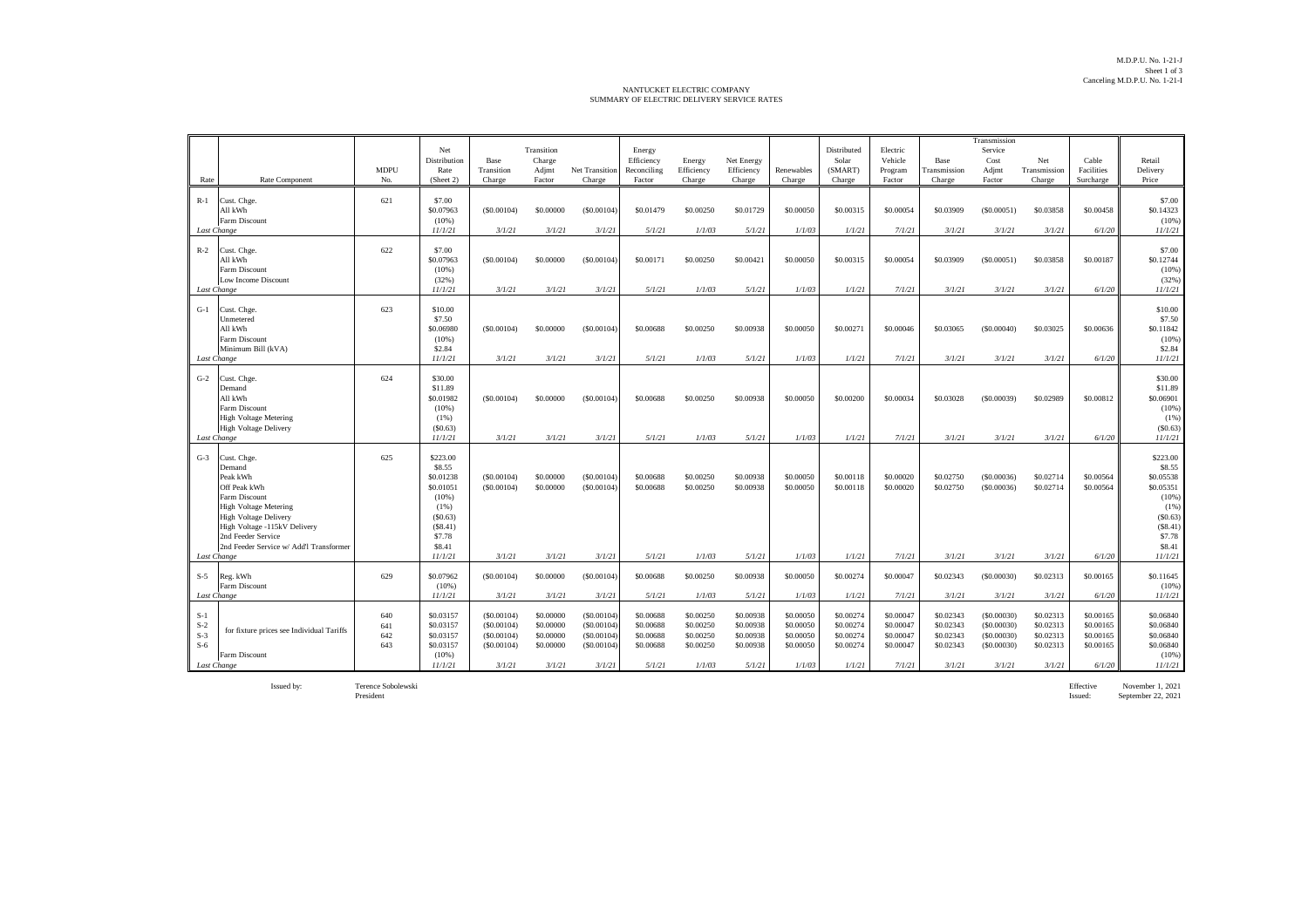## NET DISTRIBUTION RATE NANTUCKET ELECTRIC COMPANY<br>SUMMARY OF ELECTRIC DELIVERY SERVICE RATES

|                                                                                                                                                                                                                                                             | <b>MDPU</b>              | Base<br>Distribution                                                                                               | Net<br>CapEx                                                           | Basic<br>Service<br>Adjmt                                            | Residential<br>Assistance<br>Adjmt                                   | Storm<br>Fund<br>Replenishment                                         | Pension<br>PBOP<br>Adjmt                                             | Revenue<br>Decoupling<br>Mechanism<br>Adjmt                          | Attorney<br>General Cons.<br>Expenses<br>Adjmt                       | Solar<br>Cost<br>Adjmt                                                 | Smart Grid<br>Distribution<br>Adjmt                                  | Net Metering<br>Recovery                                             | Long-Term<br>Renew. Energy<br>Contract<br>Adjmt                      | Vegetation<br>Management                                             | Tax Act<br>Credit                                                        | Grid<br>Modernization                                                | Net<br>Distribution                                                                                                   |
|-------------------------------------------------------------------------------------------------------------------------------------------------------------------------------------------------------------------------------------------------------------|--------------------------|--------------------------------------------------------------------------------------------------------------------|------------------------------------------------------------------------|----------------------------------------------------------------------|----------------------------------------------------------------------|------------------------------------------------------------------------|----------------------------------------------------------------------|----------------------------------------------------------------------|----------------------------------------------------------------------|------------------------------------------------------------------------|----------------------------------------------------------------------|----------------------------------------------------------------------|----------------------------------------------------------------------|----------------------------------------------------------------------|--------------------------------------------------------------------------|----------------------------------------------------------------------|-----------------------------------------------------------------------------------------------------------------------|
| Rate Component<br>Rate                                                                                                                                                                                                                                      | No.                      | Charge                                                                                                             | Factor                                                                 | Factor                                                               | Factor                                                               | Factor                                                                 | Factor                                                               | Factor                                                               | Factor                                                               | Factor                                                                 | Factor                                                               | Surcharge                                                            | Factor                                                               | Factor                                                               | Factor                                                                   | Factor                                                               | Rate                                                                                                                  |
| Cust. Chge.<br>$R-1$<br>All kWh<br>Farm Discount<br>Last Change                                                                                                                                                                                             | 621                      | \$7.00<br>\$0.05267<br>(10%)<br>10/1/21                                                                            | \$0.00000<br>10/1/21                                                   | \$0,00105<br>3/1/21                                                  | \$0,00488<br>3/1/21                                                  | \$0,00301<br>11/1/19                                                   | \$0,00179<br>3/1/21                                                  | \$0,00255<br>3/1/21                                                  | \$0,00003<br>3/1/21                                                  | \$0,00069<br>11/1/21                                                   | \$0,00003<br>5/1/21                                                  | \$0.01163<br>3/1/21                                                  | \$0,00075<br>3/1/21                                                  | \$0,00054<br>3/1/21                                                  | (S0.00062)<br>3/1/21                                                     | \$0,00063<br>5/1/21                                                  | \$7.00<br>\$0.07963<br>(10%)<br>11/1/21                                                                               |
| $R-2$<br>Cust. Chge.<br>All kWh<br>Farm Discount<br>Low Income Discount<br>Last Change                                                                                                                                                                      | 622                      | \$7.00<br>\$0.05267<br>(10%)<br>(32%)<br>10/1/21                                                                   | \$0,00000<br>10/1/21                                                   | \$0,00105<br>3/1/21                                                  | \$0,00488<br>3/1/21                                                  | \$0,00301<br>11/1/19                                                   | \$0,00179<br>3/1/21                                                  | \$0,00255<br>3/1/21                                                  | \$0,00003<br>3/1/21                                                  | \$0,00069<br>11/1/21                                                   | \$0,00003<br>5/1/21                                                  | \$0.01163<br>3/1/21                                                  | \$0,00075<br>3/1/21                                                  | \$0,00054<br>3/1/21                                                  | (S0.00062)<br>3/1/21                                                     | \$0,00063<br>5/1/21                                                  | \$7.00<br>\$0.07963<br>(10%)<br>(32%)<br>11/1/21                                                                      |
| $G-1$<br>Cust. Chge<br>Unmetered<br>All kWh<br>Farm Discount<br>Minimum Bill (kVA)<br>Last Change                                                                                                                                                           | 623                      | \$10.00<br>\$7.50<br>\$0.04630<br>(10%)<br>\$2.84<br>10/1/21                                                       | \$0,00000<br>10/1/21                                                   | \$0,00090<br>3/1/21                                                  | \$0,00420<br>3/1/21                                                  | \$0,00265<br>11/1/19                                                   | \$0.00161<br>3/1/21                                                  | \$0,00219<br>3/1/21                                                  | \$0,00002<br>3/1/21                                                  | \$0,00058<br>11/1/21                                                   | \$0,00003<br>5/1/21                                                  | \$0,01001<br>3/1/21                                                  | \$0,00075<br>3/1/21                                                  | \$0,00055<br>3/1/21                                                  | (S0.00053)<br>3/1/21                                                     | \$0.00054<br>5/1/21                                                  | \$10.00<br>\$7.50<br>\$0.06980<br>(10%<br>\$2.84<br>11/1/21                                                           |
| $G-2$<br>Cust. Chge.<br>Demand<br>All kWh<br>Farm Discount<br><b>High Voltage Metering</b><br><b>High Voltage Delivery</b><br>Last Change                                                                                                                   | 624                      | \$30.00<br>\$11.89<br>\$0.00229<br>(10%)<br>$(1\%)$<br>(S0.63)<br>10/1/21                                          | \$0,00000<br>10/1/21                                                   | \$0,00066<br>3/1/21                                                  | \$0,00310<br>3/1/21                                                  | \$0,00190<br>11/1/19                                                   | \$0,00116<br>3/1/21                                                  | \$0,00162<br>3/1/21                                                  | \$0,00001<br>3/1/21                                                  | \$0.00043<br>11/1/21                                                   | \$0,00002<br>5/1/21                                                  | \$0,00740<br>3/1/21                                                  | \$0.00075<br>3/1/21                                                  | \$0,00047<br>3/1/21                                                  | (S0,00039)<br>3/1/21                                                     | \$0,00040<br>5/1/21                                                  | \$30.00<br>\$11.89<br>\$0.01982<br>(10%<br>(1%)<br>(S0.63)<br>11/1/21                                                 |
| $G-3$<br>Cust. Chge.<br>Demand<br>Peak kWh<br>Off Peak kWh<br>Farm Discount<br><b>High Voltage Metering</b><br><b>High Voltage Delivery</b><br>High Voltage -115kV Delivery<br>2nd Feeder Service<br>2nd Feeder Service w/ Add'l Transformer<br>Last Change | 625                      | \$223.00<br>\$8.55<br>\$0.00187<br>\$0,00000<br>(10%)<br>(1%)<br>(S0.63)<br>(S8.41)<br>\$7.78<br>\$8.41<br>10/1/21 | \$0,00000<br>\$0,00000<br>10/1/21                                      | \$0.00039<br>\$0.00039<br>3/1/21                                     | \$0.00184<br>\$0.00184<br>3/1/21                                     | \$0.00110<br>\$0.00110<br>11/1/19                                      | \$0.00065<br>\$0.00065<br>3/1/21                                     | \$0.00095<br>\$0.00095<br>3/1/21                                     | \$0,00001<br>\$0,00001<br>3/1/21                                     | \$0,00025<br>\$0,00025<br>11/1/21                                      | \$0,00001<br>\$0.00001<br>5/1/21                                     | \$0.00436<br>\$0.00436<br>3/1/21                                     | \$0.00075<br>\$0.00075<br>3/1/21                                     | \$0,00020<br>\$0.00020<br>3/1/21                                     | (S0.00023)<br>(S0.00023)<br>3/1/21                                       | \$0.00023<br>\$0.00023<br>5/1/21                                     | \$223.00<br>\$8.55<br>\$0.01238<br>\$0.01051<br>$(10\%)$<br>(1%)<br>(S0.63)<br>(S8.41)<br>\$7.78<br>\$8.41<br>11/1/21 |
| $S-5$<br>Reg. kWh<br>Farm Discount                                                                                                                                                                                                                          | 629                      | \$0.04805<br>(10%)                                                                                                 | \$0,00000                                                              | \$0.00091                                                            | \$0.00425                                                            | \$0.00260                                                              | \$0.00933                                                            | \$0.00222                                                            | \$0.00002                                                            | \$0.00056                                                              | \$0.00003                                                            | \$0.01013                                                            | \$0.00075                                                            | \$0.00076                                                            | (S0.00054)                                                               | \$0.00055                                                            | \$0.07962<br>(10%                                                                                                     |
| Last Change<br>$S-1$<br>$S-2$<br>for fixture prices see Individual Tariffs<br>$S-3$<br>$S-6$<br>Farm Discount<br>Last Change                                                                                                                                | 640<br>641<br>642<br>643 | 10/1/21<br>\$0,00000<br>\$0,00000<br>\$0.00000<br>\$0,00000<br>(10%)<br>10/1/21                                    | 10/1/21<br>\$0,00000<br>\$0.00000<br>\$0.00000<br>\$0,00000<br>10/1/21 | 3/1/21<br>\$0,00091<br>\$0.00091<br>\$0.00091<br>\$0.00091<br>3/1/21 | 3/1/21<br>\$0,00425<br>\$0.00425<br>\$0.00425<br>\$0.00425<br>3/1/21 | 11/1/19<br>\$0,00260<br>\$0.00260<br>\$0.00260<br>\$0.00260<br>11/1/19 | 3/1/21<br>\$0,00933<br>\$0.00933<br>\$0.00933<br>\$0,00933<br>3/1/21 | 3/1/21<br>\$0.00222<br>\$0.00222<br>\$0.00222<br>\$0.00222<br>3/1/21 | 3/1/21<br>\$0,00002<br>\$0.00002<br>\$0.00002<br>\$0.00002<br>3/1/21 | 11/1/21<br>\$0,00056<br>\$0.00056<br>\$0.00056<br>\$0,00056<br>11/1/21 | 5/1/21<br>\$0,00003<br>\$0.00003<br>\$0.00003<br>\$0,00003<br>5/1/21 | 3/1/21<br>\$0.01013<br>\$0.01013<br>\$0.01013<br>\$0.01013<br>3/1/21 | 3/1/21<br>\$0,00075<br>\$0.00075<br>\$0.00075<br>\$0.00075<br>3/1/21 | 3/1/21<br>\$0,00076<br>\$0.00076<br>\$0.00076<br>\$0.00076<br>3/1/21 | 3/1/21<br>(S0,00054)<br>(S0.00054)<br>(S0.00054)<br>(S0.00054)<br>3/1/21 | 5/1/21<br>\$0,00055<br>\$0.00055<br>\$0.00055<br>\$0.00055<br>5/1/21 | 11/1/21<br>\$0.03157<br>\$0.03157<br>\$0.03157<br>\$0.03157<br>(10%<br>11/1/21                                        |

Issued by: Terence Sobolewski

President

Effective November 1, 2021<br>Issued: September 22, 2021 September 22, 2021